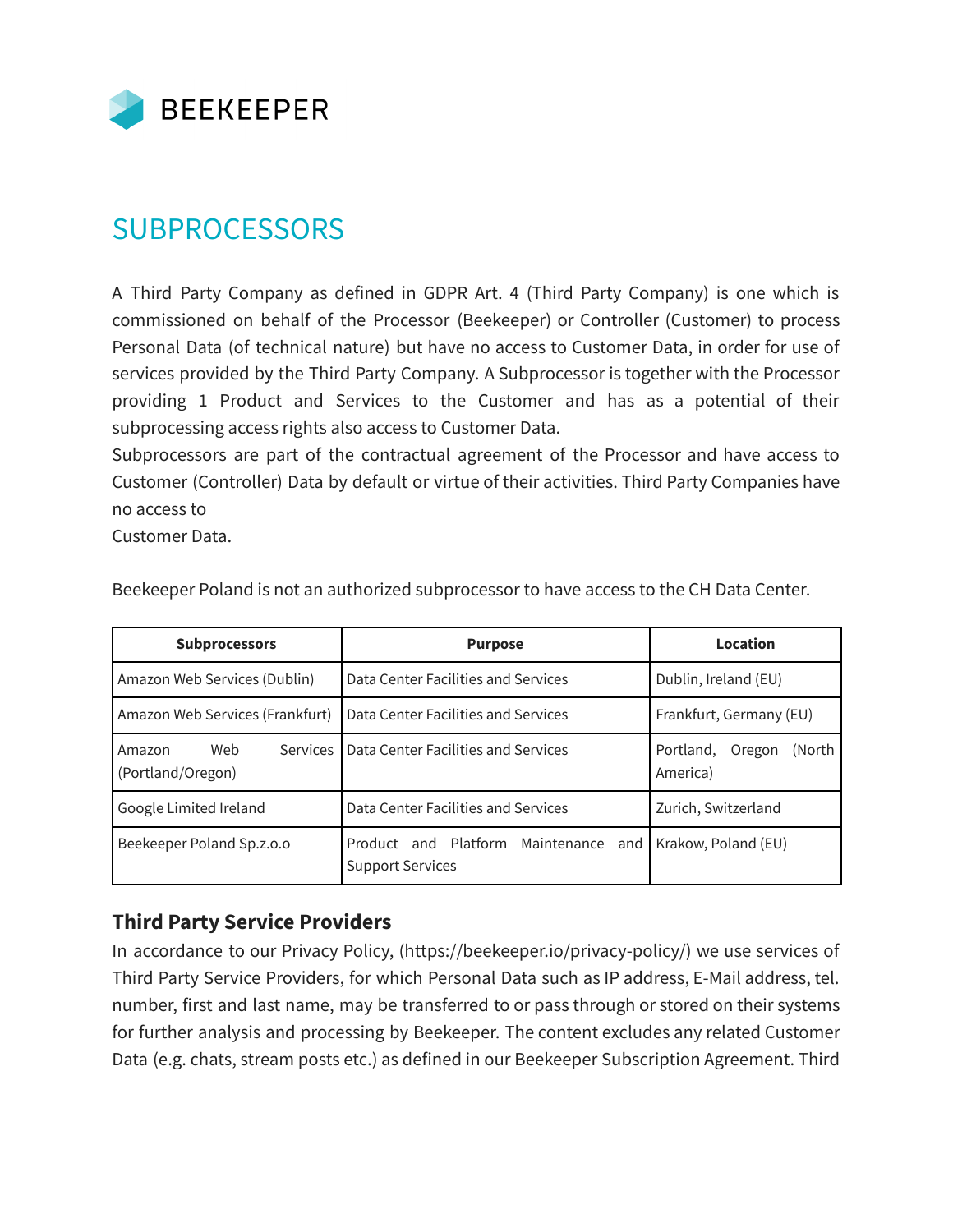

Party Companies are service providers over the Internet and not considered as Sub Processors with access for processing under this offering.

Where available by the Third Party Service Provider for such services, Beekeeper has contractual agreements in place. Any Personal Data that is transferred is pushed by the Beekeeper Product and Services. The Third Party Service Providers do not PULL any Personal Data from Beekeeper.

| <b>Third-Party Service Provider</b> | <b>Purpose</b>                                                     |  |
|-------------------------------------|--------------------------------------------------------------------|--|
| DataVirtuality                      | Analysis of metadata                                               |  |
| Looker                              | Analysis of metadata                                               |  |
| Iterative                           | Processing Metadata                                                |  |
| PandaDoc                            | <b>CRM</b>                                                         |  |
| SalesForce                          | <b>CRM</b>                                                         |  |
| AWS (EU / US)                       | Data Center Service Provider                                       |  |
| Google Ireland Limited (CH)         | Data Center Service Provider                                       |  |
| <b>VSHN</b>                         | Database Encryption in Switzerland.                                |  |
| Woelkli                             | Encrypted Storage Facilities independent of Data Center facilities |  |
| Sentry                              | <b>Error Tracking</b>                                              |  |
| Absorb                              | Learning Management System                                         |  |
| MixPanel                            | Mobile Apps                                                        |  |
| Intercom                            | <b>Product Marketing Communication</b>                             |  |
| Atlassian - JIRA                    | Processing internal ticketing systems                              |  |
| Google                              | Sending Notifications, E-mails and Analysis of metadata            |  |
| AWS (EU / US)                       | Sending Notifications, E-mails and Analysis of metadata            |  |
| Apple                               | <b>Sending Notifications</b>                                       |  |
| Twilio                              | SMS-related services                                               |  |
| Logz.io and Sysdig                  | System log analysis and intrusion detection facilities             |  |
| Zendesk                             | Ticket Support with Beekeeper                                      |  |